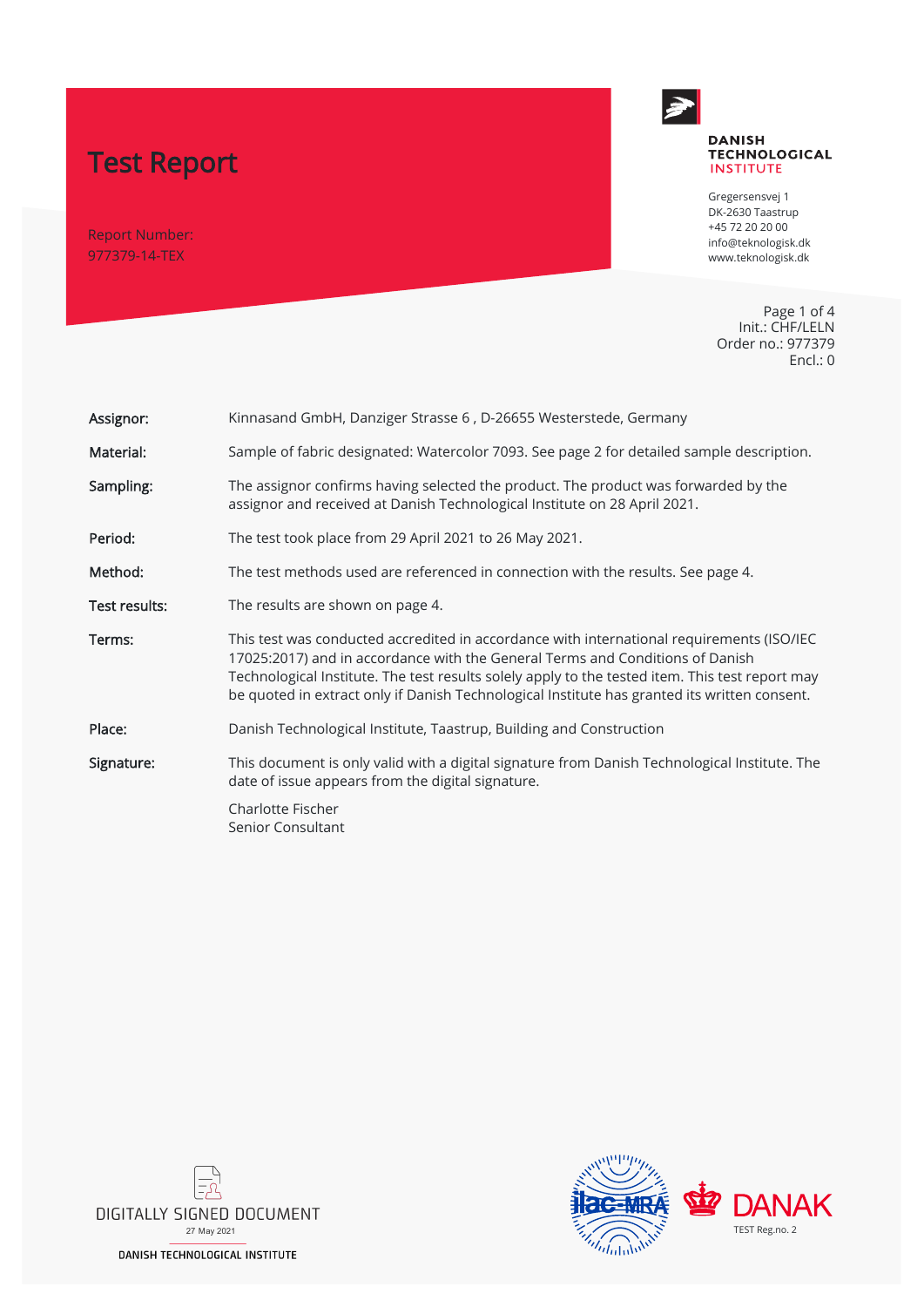

## Samples

| Sample mark | Description                                                    | Photo |
|-------------|----------------------------------------------------------------|-------|
| Col. 0033   | Sample of fabric<br>Designated: Watercolor 7093<br>Color. 0033 |       |
| Col. 0003   | Sample of fabric<br>Designated: Watercolor 7093<br>Color. 0003 |       |
| Col. 0013   | Sample of fabric<br>Designated: Watercolor 7093<br>Color. 0013 |       |
| Col. 0001   | Sample of fabric<br>Designated: Watercolor 7093<br>Color. 0001 |       |
| Col. 0011   | Sample of fabric<br>Designated: Watercolor 7093<br>Color. 0011 |       |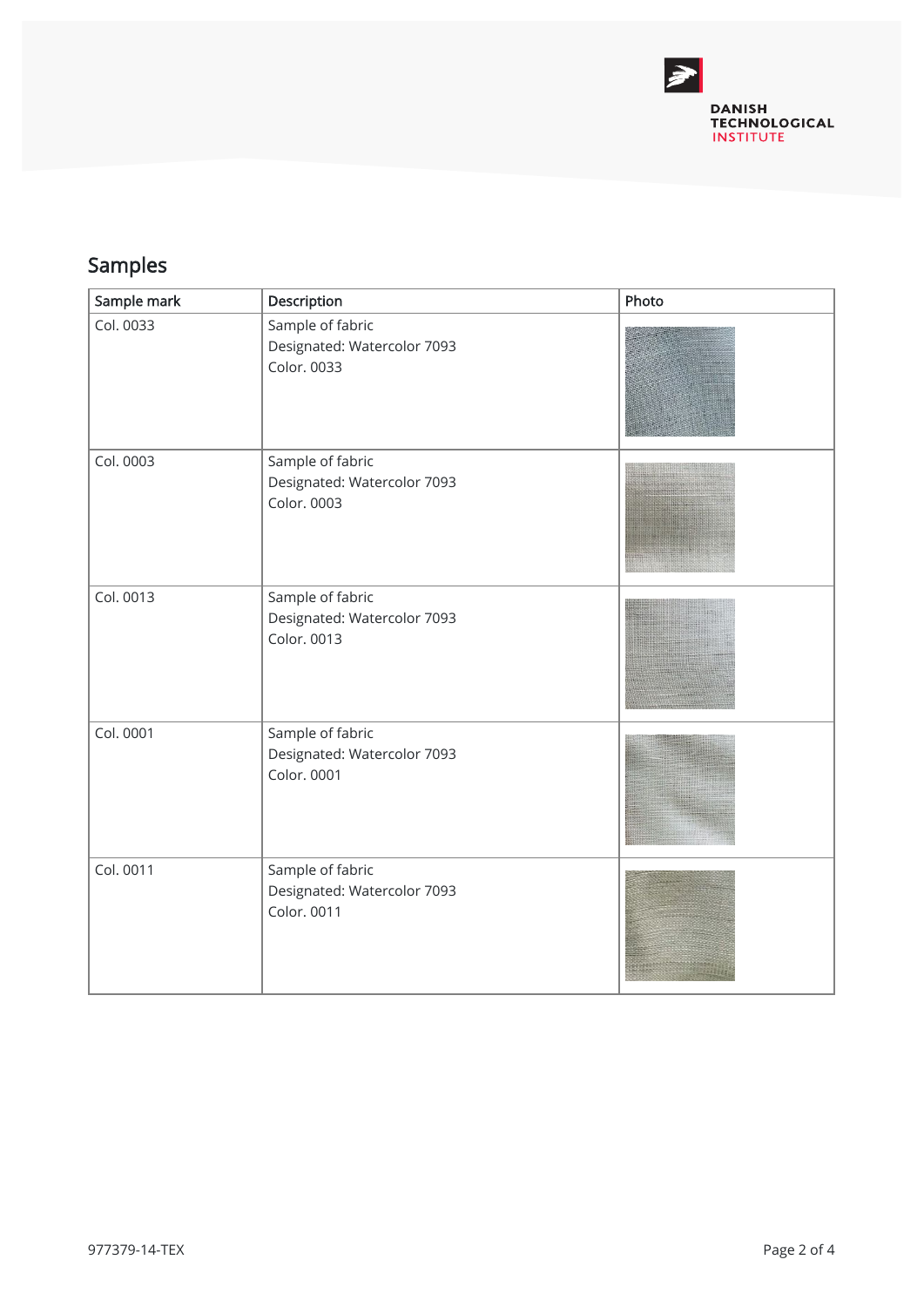

## Samples (continued)

| Sample mark | Description                                                    | Photo |
|-------------|----------------------------------------------------------------|-------|
| Col. 0012   | Sample of fabric<br>Designated: Watercolor 7093<br>Color. 0012 |       |
| Col. 06     | Sample of fabric<br>Designated: Watercolor 7093<br>Color. 06   |       |
| Col. 0015   | Sample of fabric<br>Designated: Watercolor 7093<br>Color. 0015 |       |
| Col. 0014   | Sample of fabric<br>Designated: Watercolor 7093<br>Color. 0014 |       |